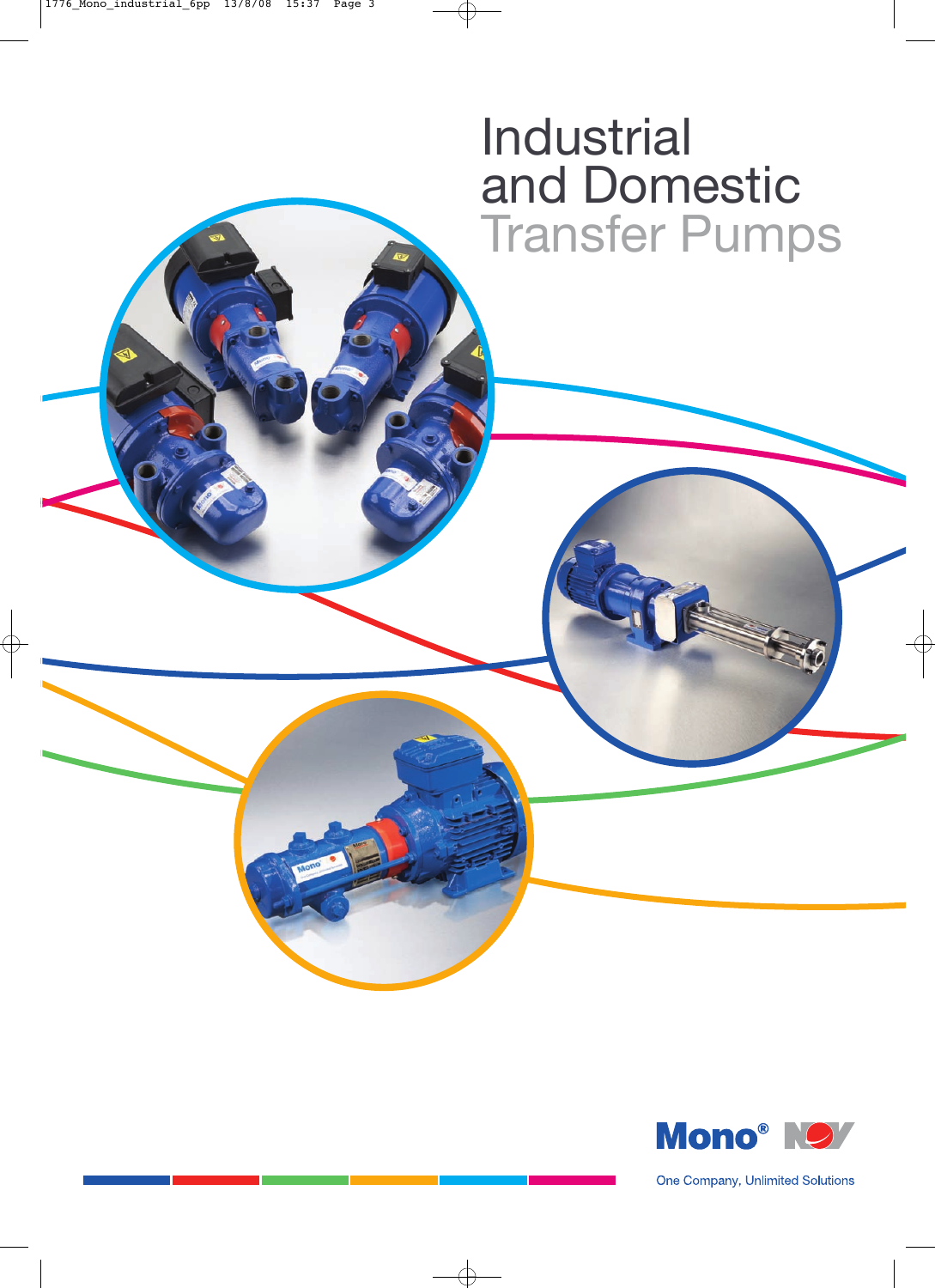# Transfer Pumps

## **Accuracy, reliability, simplicity.**

### **The Mono Pedigree**

Mono Pumps Ltd., have been at the forefront of progressing cavity pump design since 1935. We have built up considerable expertise in providing solutions for wide ranging applications from simple transfer duties through to complex process specifications.

Our commitment to quality is reflected in the achievement of ISO 9001.

### **The Low Flow Pump Ranges**

Designed for use where low flow or transfer duties in both domestic and industrial applications are required, these units are fully self priming, and achieve suction lifts up to 8 metres on water. They are suitable for a wide range of light industrial applications across all key sectors of food, pulp and paper, chemicals, mining, mineral processing and waste water.

## **CB/SB Range**







Mono's CB and SB pumps provide an economic answer to many pumping duties, with capacities up to 600 l/h and pressures up to 2.76 bar. Simple design and construction provide extended pump life and require minimal routine servicing to be carried out. The CB pump is available in Monobloc® design with the SB pump in bearing housing design.

Typical applications include:-

- pumping of batter mixes, light creams and gelatine in the food industry
- batch transfer of hair oil, shampoos and light cosmetic creams in the pharmaceutical industry
- polyelectrolyte dosing of sewage sludge and the transfer of highly sensitive photographic emulsions

#### **Performance Data**

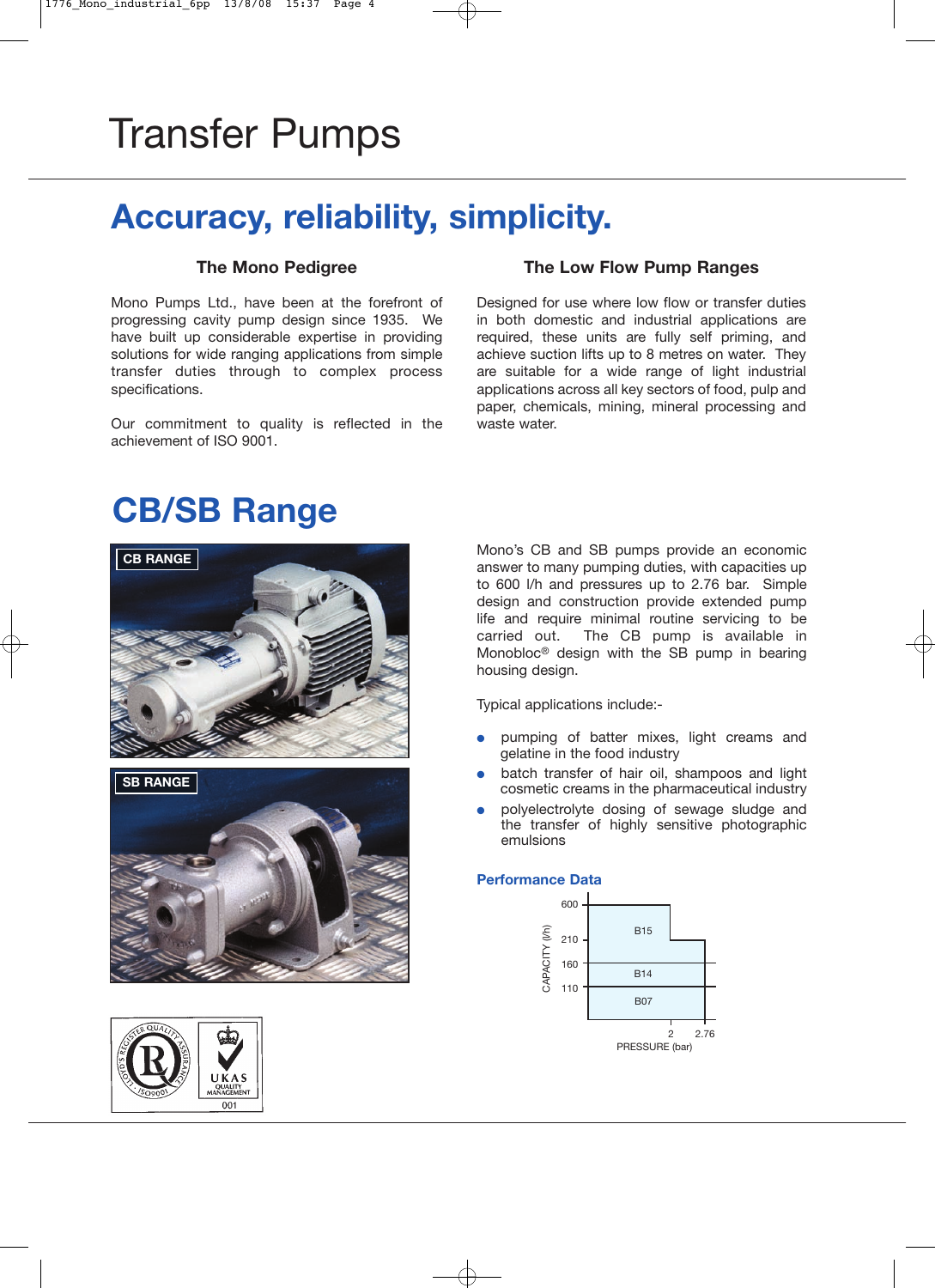## **M Range**



The Mono M Range pumps are close coupled with a number of synchronous speed motors and are ideal for light industrial and domestic duties.

They can handle capacities up to 3100 l/h and pressures up to 3.45 bar.

#### **Drive Motor Details - IP55 enclosure standard with others available.**

|  | MS - 0.18kW Single/Three Phase | 115/230/400V |
|--|--------------------------------|--------------|
|  | MM - 0.37kW Single/Three Phase | 115/230/400V |
|  | <b>ML</b> - 0.55kW Three Phase | 400V         |
|  | ML - 0.75kW Single Phase       | 115/230V     |
|  |                                |              |

## **G Range**



Mono G Range pumps are widely used wherever general pumping and transfer duties call for a compact and reliable pump of rugged simple construction. Mono G Range pumps offer an economic solution to many pumping and transfer duties for capacities up to 3500 l/h and pressures up to 5 bar.

Available in Monobloc and bearing housing design.

#### Applications include:

Domestic:

- cellar drainage
	- septic tank/cesspit emptying
- garden sprinkler systems/irrigation i.e. large estates/local authority
- water supply/sampling from wells, streams and rivers

Industrial - General purpose pump for:

- diesel
- water based inks
- vegetable oils
- plating solution
- other non-aggressive chemicals

#### **Performance Data**



**G RANGE** The design of the pumping element and the selection of suitable pump speeds allows this versatile pump to carry out a wide range of light industrial and agricultural duties.

- oily/water separators
- pumping of light fuel oil
- transfer of hot glues
- small solids in suspension
- polyelectrolyte dosing

#### **Performance Data**

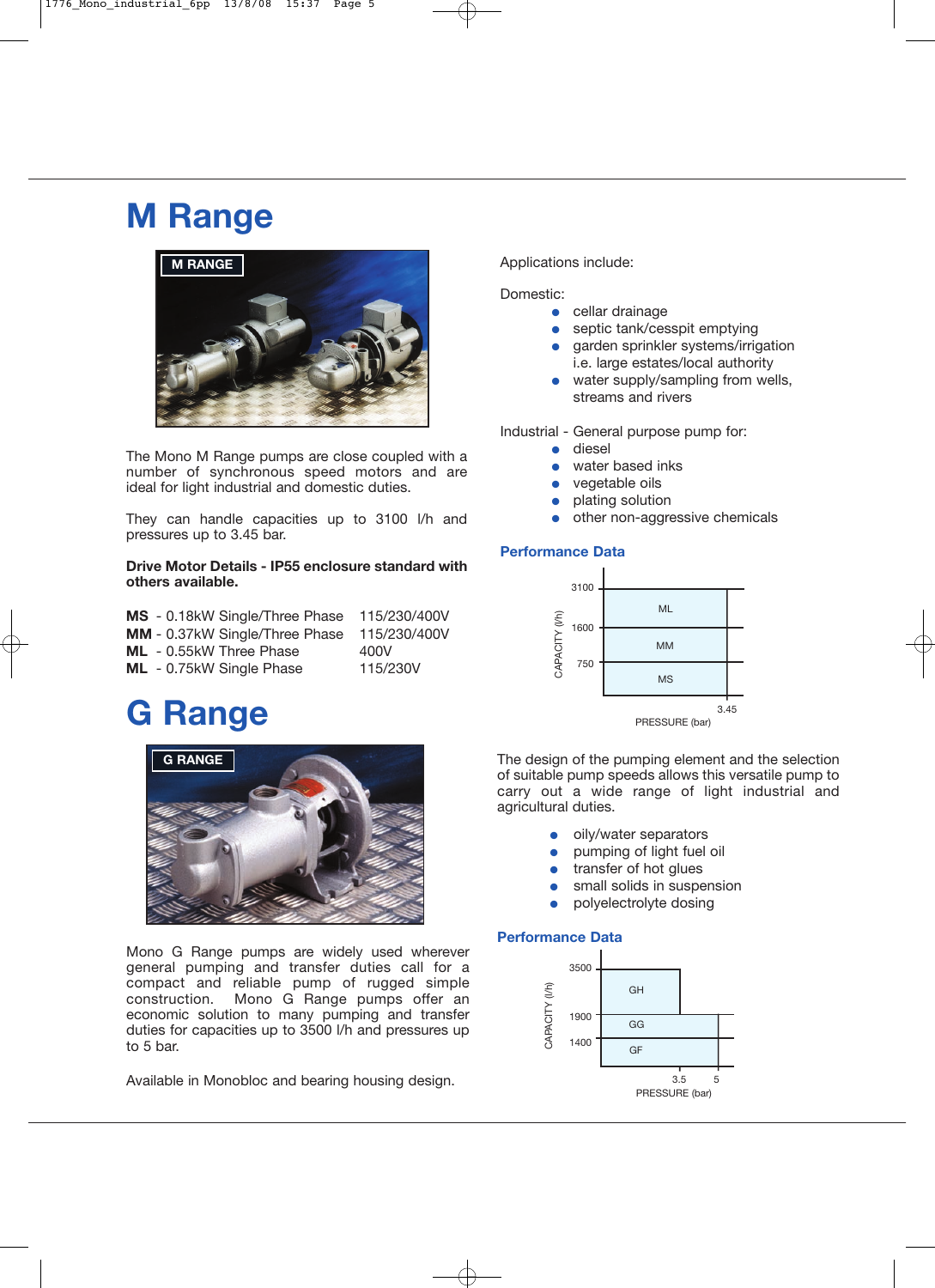# **Applications**



CB pump unit used for dosing various grades of polyelectrolyte in the paper industry at flows up to 500 l/h and pressures up to 2.5 bar. The customer requested specific drive characteristics to achieve a robust and reliable pump unit. To date, this range of pumps has proved to be very successful for this customer.



Installed over 40 years ago at a Welsh Farm, this MS pump from the M range is transferring water from a 15 feet deep well, along 20 yards of 1" diameter pipework to a 100 gallon tank. Activated by a float switch in the store tank, the pump typically stops and starts 3 times an hour.

The water is then delivered for use throughout the 20 acre dairy farm as required.



2 off CGG233R1/Y units on a 'domestic water module'. Duty approximately 2m3/h at 3 bar. This module distributes fresh water for domestic services such as toilets, showers, washbasins etc., on a tug currently based on the Solent. Built into the module is a calorifier for hot water service and U.V. treatment for potable (drinking) water.



Various LF Range pumps playing an important role in furane binder systems, delivering a sulphuric or sulphonic acid (capacity up to 600 l/h and pressures up to 12 bar) to act as a catalyst on furane resin.

Featuring Mono Pumps' Flexishaft® with reduced moving parts in the drive train, the elimination of wear makes lubrication unnecessary, reducing the risk of product contamination.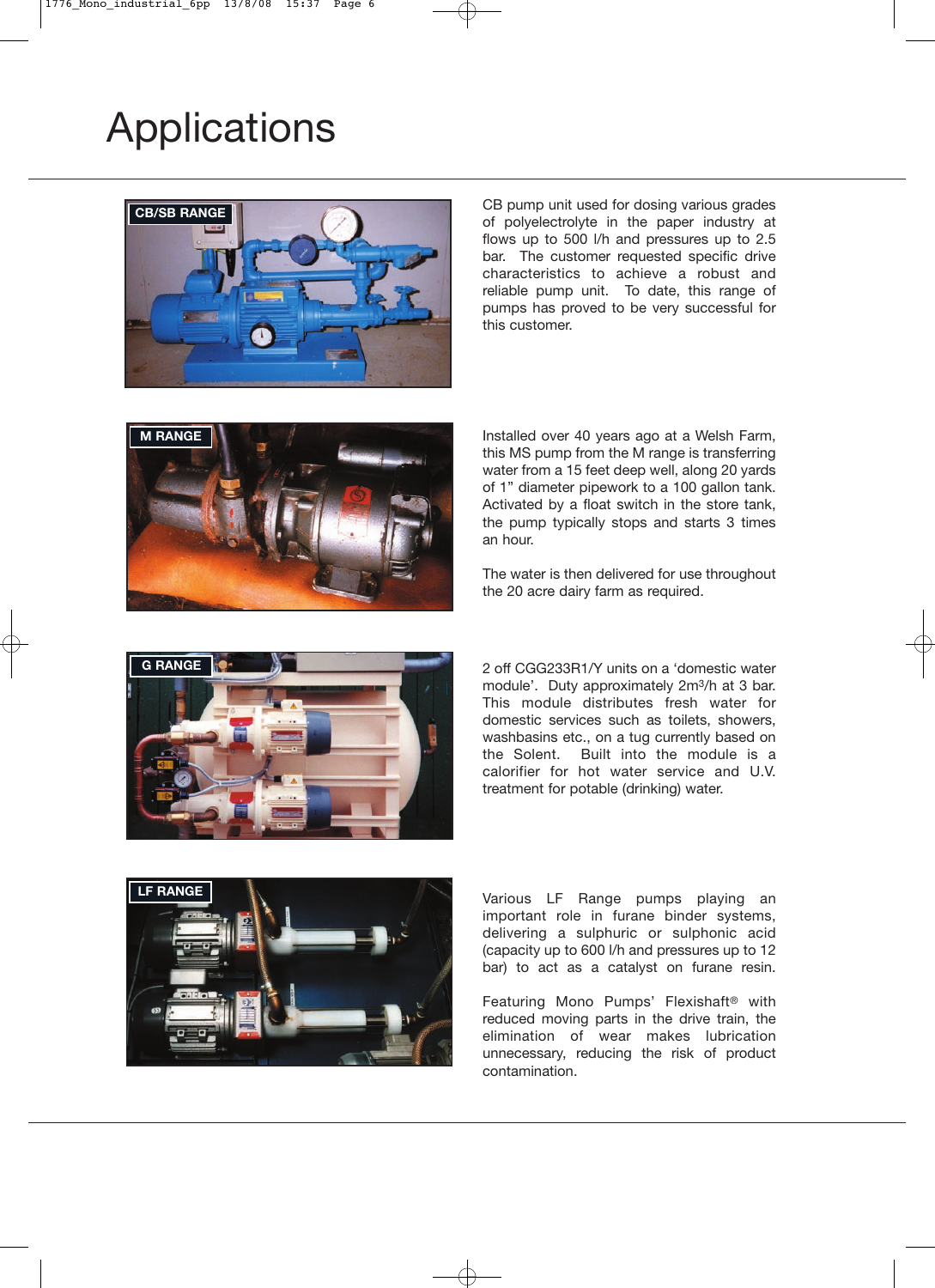# LF Range





Designed for use where accurate, low flow pumps are required for either intermittent or continuous dosing, the compact Monobloc LF pumps have high tolerance to aggressive chemicals and the renowned reliability of Mono.

The LF Pumps have a repeatability of +2% and operating temperatures from 0 to 100°C for the standard configuration. Four two stage models are available for capacities up to 600l/h and pressures up to 12 bar.

Incorporating the Flexishaft® drive concept, which is supported by a 10 year warranty, the LF range does not incur the cost of maintenance associated with other forms of drive joints.



Use of different stator materials enables the LF Range to be used for a wide range of products, including:

- acids **•** food ingredients
- 
- 
- 
- 
- 
- treatment
- alkalis **•** brewing, winemaking
- photographic chemical processing
- cosmetics process mining
- cyanide dyes, inks
	- waste/water flocculants

#### **Performance Data**



### **Service and Technology**

At Mono Pumps Ltd full pre-sales support and post order back up is all part of the service.

We use the latest technology, such as computer-based flexible manufacturing systems, computerised bar stores and information systems. Attention to detail, combined with a wealth of technical advice and CAPS (Computer Aided Pump Selection), ensures clients will receive a product that is quality assured.

### **Genuine Mono Parts**

Strict quality procedures ensure dimensionally accurate interchangeable parts. Quick delivery and easy availability are provided by Mono Pumps Ltd or our International Distributor Network.

By using only genuine Mono spares you automatically reduce the risk of pump breakdown and preserve the full Mono guarantee. Mono spares result in lower fittings



cost, greater efficiency, reduced running costs and longer pump life - as well as guaranteed quality and value for money.